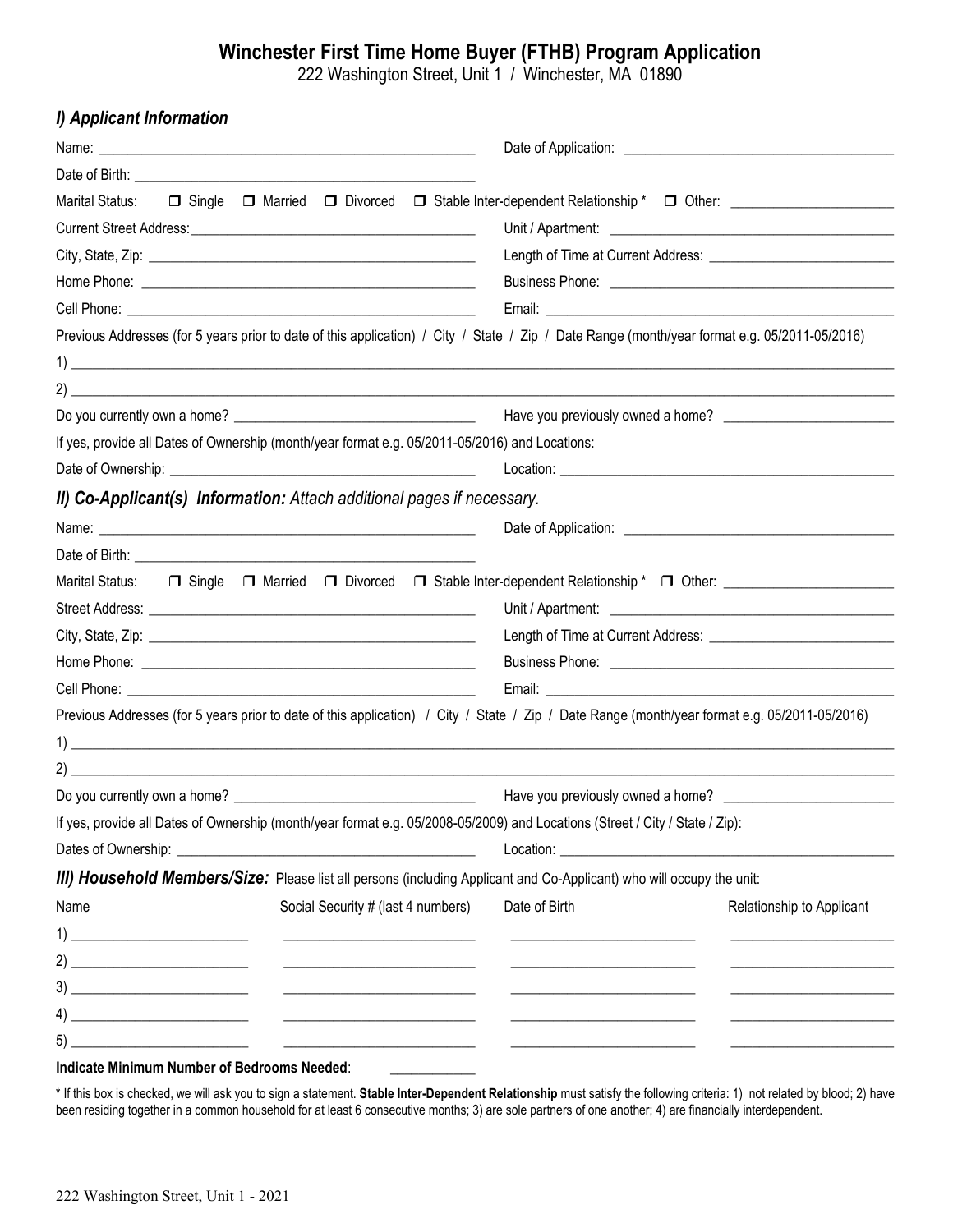*lV) Household Income: Household income means the estimated gross income for all household members 18 years of age or older, for the calendar year 2020 based on current annualized gross amounts of income from any source, both taxable income and non-taxable income, including, but not limited to: earnings, overtime, IRA distributions, part-time employment, bonuses, dividends, interest, annuities, pensions, Veterans Administration Compensation, gross rental or lease income, commissions, deferred income, welfare payments, social security benefits, disability payments, alimony, support payments, public assistance, sick pay, unemployment compensation, and income received from trusts, business activities and investments. Failure to disclose complete earnings can render an applicant disqualified from consideration. Attach additional pages if needed.*

| <b>Estimated Household Income (2021)</b>                                                                                                     | <b>Applicant</b>                                                                                                      | <b>Co-Applicant</b>                                                                                                  | 18+ Household Members                               |
|----------------------------------------------------------------------------------------------------------------------------------------------|-----------------------------------------------------------------------------------------------------------------------|----------------------------------------------------------------------------------------------------------------------|-----------------------------------------------------|
| Employer: **                                                                                                                                 |                                                                                                                       |                                                                                                                      |                                                     |
| Address (City/State)                                                                                                                         |                                                                                                                       |                                                                                                                      |                                                     |
| I am paid (if Hourly indicate rate):                                                                                                         | □ Hourly/rate _____________                                                                                           | □ Hourly/rate _______________                                                                                        | $\Box$ Hourly/rate $\_\_\_\_\_\_\_\_\_\_\_\_\_\_\_$ |
| (if Salary, indicate annual amount)                                                                                                          | □ Salary ___________________                                                                                          | □ Salary <u>_______________</u>                                                                                      |                                                     |
| Indicate Pay Cycle & Amount per:                                                                                                             | □ Weekly ________________                                                                                             | □ Weekly__________________                                                                                           | □ Weekly ______________                             |
|                                                                                                                                              | □ Bi-Weekly _______________                                                                                           | □ Bi-Weekly _______________                                                                                          | <b>D</b> Bi-Weekly __________                       |
|                                                                                                                                              | Semi-Monthly __________                                                                                               | □ Semi-Monthly_____________                                                                                          | Semi-Monthly ________                               |
|                                                                                                                                              | $\Box$ Monthly ___________________                                                                                    | $\Box$ Monthly ___________________                                                                                   |                                                     |
|                                                                                                                                              | <b>D</b> Other _________________                                                                                      | <b>D</b> Other ____________________                                                                                  | <b>D</b> Other _______________                      |
| Overtime total to date (from 1/1/21): **                                                                                                     | <u> 1980 - Andrea Andrews, amerikansk politik (</u>                                                                   |                                                                                                                      |                                                     |
| Bonus total to date (from 1/1/21): **                                                                                                        | the control of the control of the control of the control of the control of the control of                             |                                                                                                                      |                                                     |
| Commissions to date (from 1/1/21): **                                                                                                        | <u> 1980 - Andrea Aonaich, ann an t-Aonaich an t-Aonaich an t-Aonaich ann an t-Aonaich ann an t-Aonaich ann an t-</u> |                                                                                                                      |                                                     |
| Supplemental 2 <sup>nd</sup> Income (monthly)**                                                                                              | <u> La componenta de la componenta de la componenta de la componenta de la componenta de la componenta de la comp</u> | <u> 2000 - Jan James James Jan James James James James James James James James James James James James James Jam</u> |                                                     |
| Employer: **                                                                                                                                 | <u> 1989 - Johann Barn, mars et al. (b. 1989)</u>                                                                     | <u> 2002 - John Stein, Amerikaans en beskriuw om de stein van de stein van de stein van de stein van de stein va</u> |                                                     |
| Address (City/State)                                                                                                                         |                                                                                                                       |                                                                                                                      |                                                     |
| Additional Sources of Income including child support:**<br>Indicate Applicable Type & Monthly Amount (attach additional pages if necessary): | <u> 1989 - Andrea Stationer, fransk politik (</u>                                                                     |                                                                                                                      |                                                     |
|                                                                                                                                              |                                                                                                                       |                                                                                                                      |                                                     |
|                                                                                                                                              |                                                                                                                       |                                                                                                                      |                                                     |

**\*\* Three (3) most recent consecutive pay stubs and/or other supporting documentation must be included with application for each earning household member.** Self-employed individuals and those earnings commissions, bonuses and overtime must submit last two years Federal Income Tax Returns and supporting schedules and documentation. Commissions, overtime and bonuses will be averaged over previous two years.

*V) Assets: Applicants must disclose assets and provide supporting documentation if requested and/or if using a lender other than a Winchester FTHB Participating Lender. Cash value of the following will be considered as assets. Include Information for all 18+ Household Members, attach additional pages if necessary. Failure to disclose total assets may result in disqualification from the lottery.*

|                          | <b>Current Balance</b> | Institution | Account# | <b>Owner in Household</b> |
|--------------------------|------------------------|-------------|----------|---------------------------|
| Savings Accounts         |                        |             |          |                           |
| Savings Accounts         |                        |             |          |                           |
| <b>Checking Accounts</b> |                        |             |          |                           |
| <b>IRA/401K</b>          |                        |             |          |                           |
| <b>IRA/401K</b>          |                        |             |          |                           |
| <b>ROTH IRA</b>          |                        |             |          |                           |
| Securities               |                        |             |          |                           |
| <b>Real Estate</b>       |                        |             |          |                           |
| <b>Other Assets</b>      |                        |             |          |                           |
|                          |                        |             |          |                           |